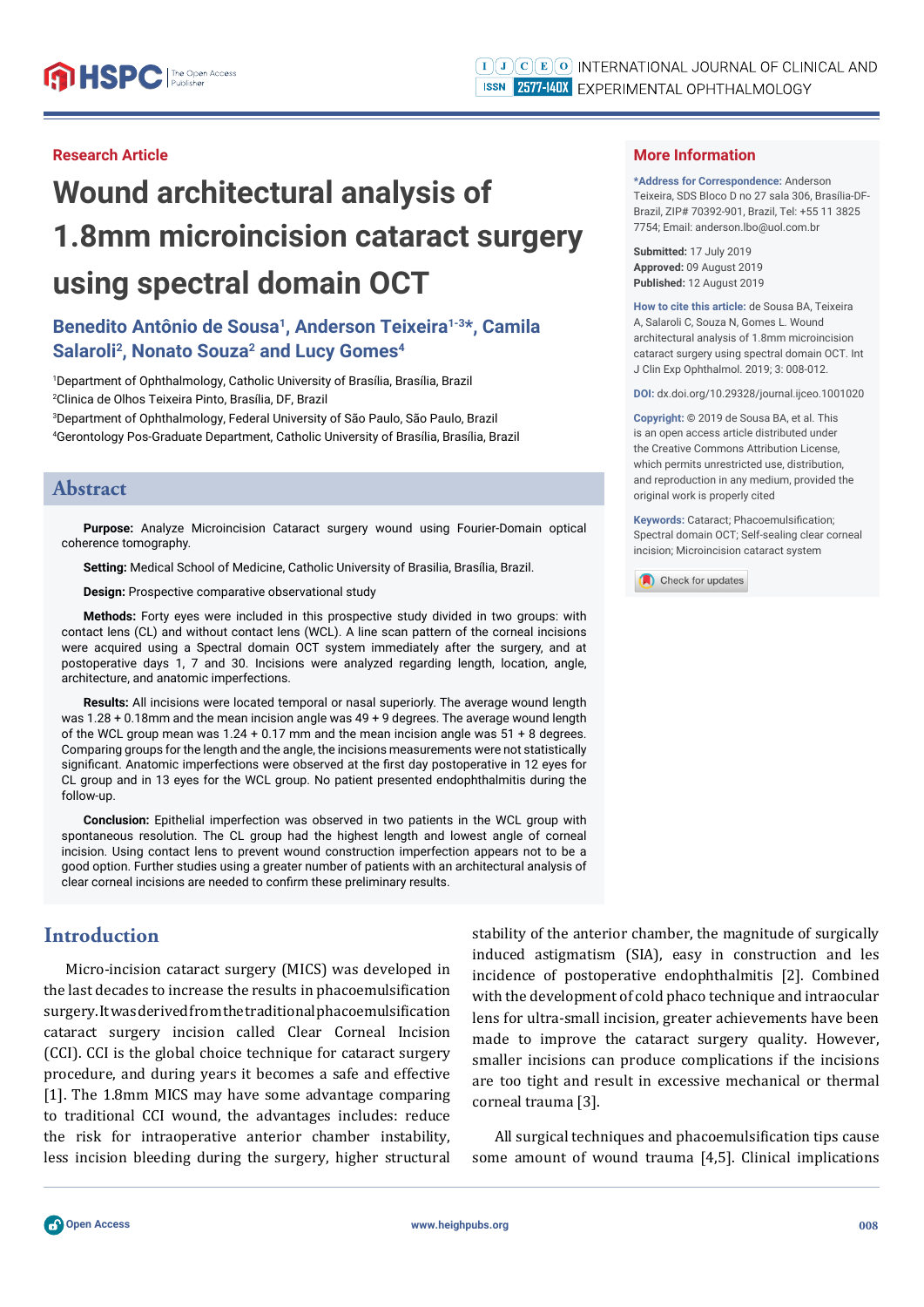

include difficult in wound sealing, increased use of sutures, wound edema, SIA, and prolonged healing [3,6].

The good quality resolution and faster acquisition of the images using anterior segment optical coherence tomography (AS-OCT) with the technology of spectral domain (SD-OCT) allows adequate screening for postoperative follow-up of the wounds. This exam analyzes the corneal incision with a noncontact method and was used to examine the architecture features of CCI in vivo after cataract surgery using CCI technique [7-13].

The objective of this study is to analyze MICS wound using Spectral-Domain optical coherence tomography after phacoemulsification surgery and to correlate them to surgical outcomes.

## **Material and Methods**

Randomly selected eyes were directed to cataract surgery having the MICS CCI performed. Patients participants were divided in two groups: 20 eyes were performed MICS CCI and after the surgery a contact lens (CL) with -0.50 diopters (1- Day Acuvue Trueye, Johnson and Johnson Vision Inc, Ireland, UK) was used for 24 hours as a tamponade band aid and 20 eyes were performed MICS CCI without contact lens (WCL). No stromal edema was performed after the surgery in any patient.

All surgeries were performed by one surgeon (AT) under topical anesthesia and CCI was performed superior temporally in the right eye and superior-nasally in the left eye. The incisions were made with a 1.8mm sapphire blade (Aurora Surgical Inc, St. Petersburg, FL, USA), Bausch and Lomb Stellaris PC System (Bausch and Lomb Surgical Inc., St Louis, MO) was the elect phacoemulsification using Burst mode ultrasound parameter with less than 0.5 minutes per surgery. Lens cortex was removed by automated irrigation and aspiration using standard setup. Foldable acrylic intraocular lens (Akreos MI60 AO, Bausch and Lomb Inc, St Louis, MO, USA) was injected into the capsular bag using a 1.8mm disposable implantation system; no incision tunnel enlargement was performed in any patient. The eyes were filled with BSS to normal pressure on palpation without leaking. Phacoemulsification and side-port incisions were not sealed with stromal hydration.

To study the incision morphology during the postoperative days (Immediately after the surgery and 1, 7 and 30 days) a corneal adaptor module (CAM) of SD-OCT system (RTVue, Optovue Inc., Fremont, CA, USA) was used. To measure the CCI a single line scan was positioned perpendicular to the limbus in all samples. Wound length (Figure 1), architectural deformations and angle between the corneal surface tangents were the following parameters studied using radial scans of the SD-OCT.

To analyze statistically all saples a SAS V9.1 programming



**Figure 1:** SD-OCT after cataract extraction showing the 1.8mm corneal incision.

language (SAS Institute Inc., Cary, NC) was used. The data were analyzed by linear length, looking for shallow groove, incision angle, epithelial and endothelial gaping. Paired t-test was used to compare the different incision techniques and analysis of variance tested across days. Accepted level of significance for all tests was a p value of less than 0.05.

#### **Results**

Forty eyes of 32 participants were enrolled and completed the study (10 males). Mean age was  $65 + 7$  years (range: 60 to 82 years). During the study no incision leakage or intraoperative complications were seen in any of the subjects. Hypotony, endophthalmitis or shallow chamber were no reported during the period of the study. Three patients did not complete the follow up and were excluded from to the study.

The average wound length of the CL group was  $1.28 \pm$ 0.18mm (range: 0.80mm to 1.70mm) and in WCL group was  $1.24 \pm 0.17$ mm (range: 0.83mm to 1.59mm). This was not significantly different ( $p = 0.17$ ). The average angle of the incision relative to the tangent plane to the corneal surface was 49 ± 9 degrees (range: 26 to 70 degrees) for CL group and  $51 \pm 8$  degrees (range: 31 to 73 degrees) for WCL group. There were no significant differences between groups ( $p = 0.16$ ). Tables 1 and 2 show all post-operative average measurements for both groups with the analysis of variance between days.

#### *In vivo* **architecture features of MICS and CCI after cataract surgery**

Epithelial gaping was observed only in 15% of the participants for the WCL group at the same day of surgery. No epithelial changes were observed after the first day postoperatively in both groups.

Endothelium gaping was observed in both groups. For the CL Group was observed in 25% of the participants at the same day of surgery, in 20% one day after the surgery and 10% seven day after the surgery. For the WCL group was observed in 45% at the same day of surgery, 65% at the first and seven day postoperatively. Two patients presented endothelial gaping at 30 days postoperatively in the WLC group. The average of endothelial gaping for CL group was 0.11 + 0.13mm (range: 0.0mm to 0.46mm) and for WCL group was 0.12 + 0.15mm (range: 0.0mm to 0.64mm), with no significant differences between groups ( $p = 0.70$ ). Descemet's detachment and endothelial misalignment were observed in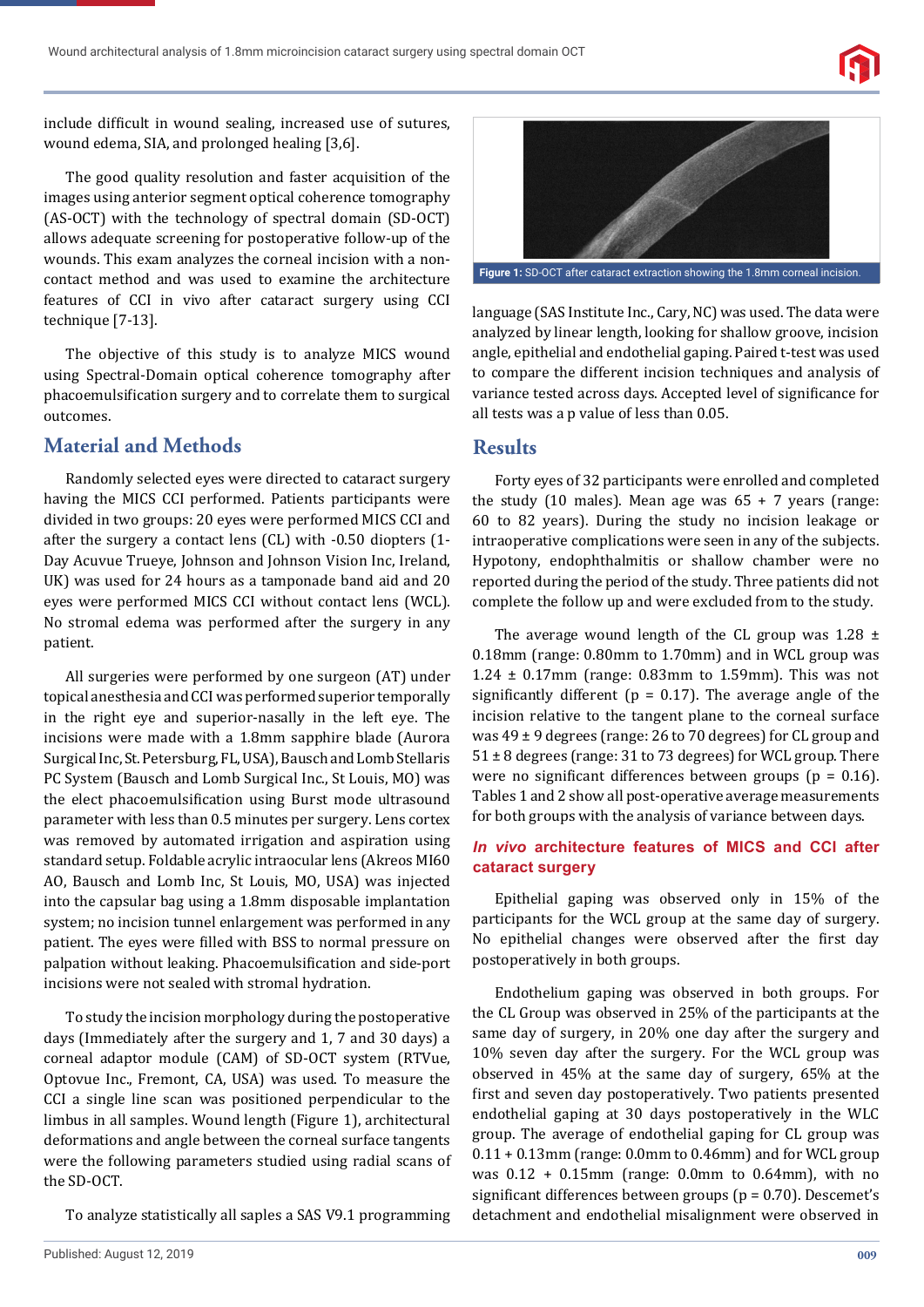

both groups (Table 3 and Figure 2) with a complete resolution at 30 days postoperatively only in the CL group.

## **Discussion**

The study used AS-OCT to show the applicability and usefulness of this method to analyze the advantage of 1.8mm MICS incision technique. As a non-invasive exam and combined with easy analysis tools, the OCT became an excellent method to quantitatively analyze structural changes in corneal wound architecture after phacoemulsification in patients who submitted a cataract surgery. The analysis technique was simple to perform, multiple key parameters

| Table 1: Mean and standard deviation of FD-OCT measurements performed in the<br>without contact lens group after cataract extraction (n=19 eyes). |                 |                    |              |                                              |  |  |
|---------------------------------------------------------------------------------------------------------------------------------------------------|-----------------|--------------------|--------------|----------------------------------------------|--|--|
|                                                                                                                                                   | Length<br>(mm)  | Angle<br>(degrees) | (mm)         | Epithelial gaping Endothelial gaping<br>(mm) |  |  |
| <b>Postoperative Period</b>                                                                                                                       |                 |                    |              |                                              |  |  |
| Day 0                                                                                                                                             | $1.31 \pm 0.18$ | $56 + 8$           | $0.01 + 0.1$ | $0.23 + 0.12$                                |  |  |
| 1 day                                                                                                                                             | $1.26 \pm 0.14$ | $54 + 7$           | 0.0          | $0.18 + 0.13$                                |  |  |
| 7 days                                                                                                                                            | $1.2 \pm 0.12$  | $52 + 6$           | 0.0          | $0.64 + 0.09$                                |  |  |
| 30 days                                                                                                                                           | $1.11 \pm 0.16$ | $41 + 6$           | 0.0          | $0.27 + 0.08$                                |  |  |
| ANOVA                                                                                                                                             | 0.89            | 0.43               |              | 0.71                                         |  |  |

**Table 2:** Mean and standard deviation of FD-OCT measurements performed in the with contact lens group after cataract extraction (n=18 eyes).

|                             | Length<br>(mm)  | Angle<br>(degrees) | (mm) | Epithelial gaping Endothelial gaping<br>(mm) |
|-----------------------------|-----------------|--------------------|------|----------------------------------------------|
| <b>Postoperative Period</b> |                 |                    |      |                                              |
| Day 0                       | $1.40 \pm 0.16$ | $51 + 9$           | 0.0  | $0.28 + 0.14$                                |
| 1 day                       | $1.34 \pm 0.15$ | $53 + 11$          | 0.0  | $0.15 + 0.14$                                |
| 7 days                      | $1.25 \pm 0.17$ | $51 + 6$           | 0.0  | $0.50 + 0.10$                                |
| 30 days                     | $1.15 \pm 0.17$ | $41 + 6$           | 0.0  | $0.15 + 0.06$                                |
| <b>ANOVA</b>                | 0.89            | 0.24               |      | 0.54                                         |

| <b>Table 3:</b> Number of eyes with architectural changes observed using FD-OCT. |                           |                            |  |  |  |  |
|----------------------------------------------------------------------------------|---------------------------|----------------------------|--|--|--|--|
|                                                                                  | <b>Contact lens group</b> | Without contact lens group |  |  |  |  |
| Descemet's detachment                                                            |                           |                            |  |  |  |  |
| Endothelial misalignment                                                         |                           |                            |  |  |  |  |
| Loss of coaptation                                                               |                           | 0                          |  |  |  |  |
| Endothelium gaping                                                               |                           | g                          |  |  |  |  |
| Epithelium gaping                                                                |                           |                            |  |  |  |  |



**Figure 2:** Complications of 1.8mm corneal incision after cataract surgery observed with SD-OCT imaging. A) Day one postoperatively, contact lens group clear corneal incision: endothelium gaping. B) One day postoperatively, without contact lens group clear corneal incision: endothelium gaping. C) Zero day postoperatively without contact lens group clear corneal incision: loss of coaptation. D) Seven day postoperatively without contact lens group clear corneal incision: endothelium misalignment.

measured (incision angle, incision length, wound changes) and marking the area for analytical calculation was reproducible. Furthermore, spectral domain AS-OCT has enabled clinicians to obtain images with higher resolution and higher scan rate, allowing more accurate measurements [14-18].

 Alterations of the internal surface of the cornea wound was described before [6,14]. Whikert et al., in the study, using electronic microscopy, showed no remarkable cell loss or descemet membrane rearing when the incision was made without out manipulation, in cases involving phaco tip, I/A hadpicies and IOL injector manipulations conspicuous areas of endothelial cell loss surrounding each incision were present. However, a qualitative finding reported in our sample appears to align that the wound construction defect are related to the instruments manipulation and/or IOL injection. To maintain the integrity and health of the eye the surgeons need to considerer the best wound construction.

Endothelial cell damage after MICS and standard-incision cataract surgery has been evaluated, and incision size was not found to be a direct factor to influence endothelial cell loss [18]. In contrast, Mahdy, et al. and Park, et al. also founded statistically significant endothelial cell loss using MICS technique, especially with cases of nuclear hardness cataract. With increasing cataract density, there was a need for more manipulation to remove the lens and can be a factor to change the architecture of the wound [18-20].

Sapphire blades for incisions are better in terms of sharpness, quickness, and ease of use. They allow the surgeon to create a more reproducible and consistent corneal incision tunnel [21]. Because sapphire blades require minimal force, reproducible incisions can be constructed easily with little distortion of corneal tissue. Initiating incorrectly the plane incision (e.g. too long tunnel) can create a movement limitation in the anterior chamber (AC) and excessive manipulation can increase the structural damage of the wound. In our series, the mean lengths were 1.28mm and 1.24mm for WCL and CL, respectively. We believed tunnels between 1.0mm to 1.5mm are save enough to maintain the mobility of the instruments in the AC without structural wound damage.

No stromal hydration was performed in this study; we believe MICS are too small for hydration and swelling caused by the incision. In our concept, the angle of the incision shown to affect the self-sealing properties of the wound and small angles are more effective in providing a self-sealing condition [7,14,22,23]. In this study, the angle appeared to be shallow enough to create sealing in both groups (average angle 49 degrees for WCL group and 51 degrees for CL group). We found no significant difference between groups at the end of this study.

The use of contact lens appears not be useful to avoid structural changes in our sample. We found a high percentage of endothelial gaps or Descemet membrane detachments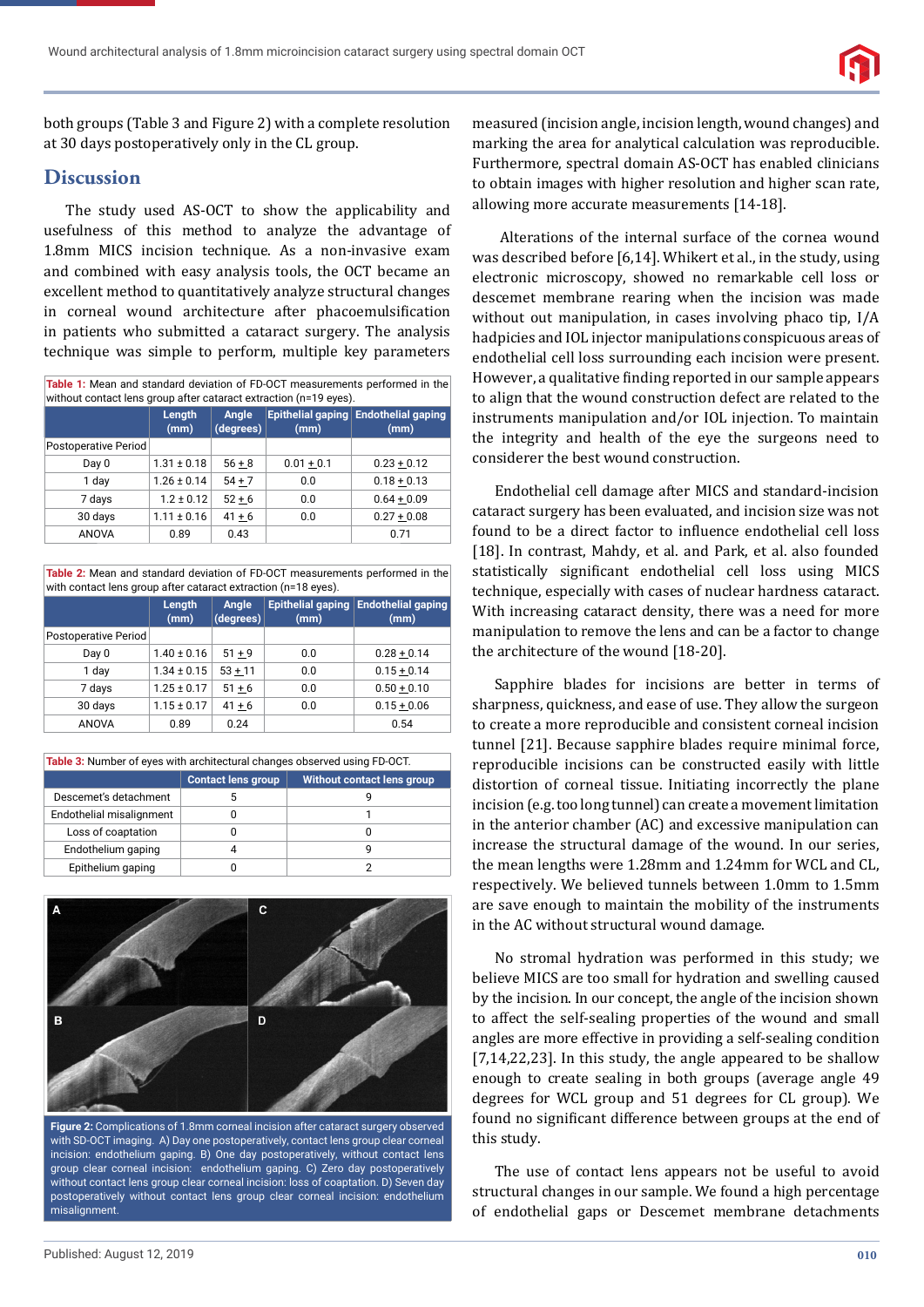

in the WCL group compared to CL group ( $p = 0.70$ ). The literature shoes the incidence of endothelial wound gaping varies between 25% to 70%, depending on the postoperative day [9,12,24,25]. There are studies describing some possible explanations to endothelial wound gaping such as phacoemulsification instruments sizing or excessive ultrasound power, corneal stromal edema or endothelial damage, [12,13,26] and some authors added IOP fluctuation as a factor [22,24]. No epithelial defect was observed in the CL group, as far as we know, external gaps can be found in CCI with a fast resolution [22,24-26] and can be associated to intraocular pressure fluctuation and stromal hydration [9,13,24].

This study provided accurate measurement of the MICS wound *in vivo* using SD-OCT high-resolution. All images were clearly visible after the phacoemulsification procedure without significant motion error analyzing.

In conclusion, MICS corneal incisions in both groups imaged with SD-OCT presented internal gaps in the immediate postoperative period with a spontaneous resolution and the use of contact lens do not prevent any internal gap, even our results were no statist significant or the sample were too small. The technology of SD-OCT allowed immediate postoperative non-contact evaluation of wound incision, and provided high-resolution measurements for evaluating the incision's morphology. This information can be used to perform corneal incision techniques in order to diminish the risk of gaping, which can be related to increase risk of postoperative complications and visual rehabilitation.

#### **References**

- 1. Lee KM, Kwon HG, Joo CK. Microcoaxial cataract surgery outcomes: comparison of 1.8 mm system and 2.2 mm system. J Cataract Refract Surg. 2009; 35: 874-880. **PubMed:** https://www.ncbi.nlm.nih.gov/pubmed/19393887
- 2. Long DA, Monica ML. A prospective evaluation of corneal curvature changes with 3.0- to 3.5-mm corneal tunnel phacoemulsification. Ophthalmology*.* 1996; 103: 226-232. **PubMed:** https://www.ncbi.nlm.nih.gov/pubmed/8594506
- 3. Weikert MP. Update on bimanual microincisional cataract surgery. Curr Opin Ophthalmol. 2006; 17: 62-67. **PubMed:** https://www.ncbi.nlm.nih.gov/pubmed/16436926
- 4. Wilczynski M, Drobniewski I, Synder A, Omulecki W. Evaluation of early corneal endothelial cell loss in bimanual microincision cataract surgery (MICS) in comparison with standard phacoemulsification. Eur J Ophthalmol. 2006; 16: 798-803. **PubMed:** https://www.ncbi.nlm.nih.gov/pubmed/17191184
- 5. Bourne RRA, Minassian DC, Dart JKG, Rosen P, Kaushal S, et al. Effect of cataract surgery on the corneal endothelium; modern phacoemulsification compared with extracapsular cataract surgery. Ophthalmology. 2004; 111: 679-685. **PubMed:** https://www.ncbi.nlm.nih.gov/pubmed/15051198
- 6. Weikert MP, Wang L, Barrish J, Dimalanta R, Koch DD. Quantitative measurement of wound architecture in microincision cataract surgery. J Cataract Refract Surg. 2012; 38: 1460-1466. **PubMed:** https://www.ncbi.nlm.nih.gov/pubmed/22814053
- 7. Schallhorn JM, Tang M, Li Y, Song JC, Huang D. Optical coherence tomography of clear corneal incisions for cataract surgery. J Cataract Refract Surg. 2008; 34: 1561-1565. **PubMed:** https://www.ncbi.nlm.nih.gov/pubmed/18721720
- 8. Torres LF, Saez-Espinola F, Colina JM, Retchkiman M, Patel MR, et al. In vivo architectural analysis of 3.2 mm clear corneal incisions for phacoemulsification using optical coherence tomography. J Cataract Refract Surg*.* 2006; 32: 1820-1826. **PubMed:** https://www.ncbi.nlm.nih.gov/pubmed/17081864
- 9. Calladine D, Packard R. Clear corneal incision architecture in the immediate postoperative period evaluated using optical coherence tomography. J Cataract Refract Surg. 2007; 33: 1429-1435. **PubMed:** https://www.ncbi.nlm.nih.gov/pubmed/17662437
- 10. Can I, Bayhan HA, Celik H, Bostanci CB. Anterior segment optical coherence tomography evaluation and comparison of main clear corneal incisions in microcoaxial and biaxial cataract surgery. J Cataract Refract Surg. 2011; 37: 490-500. **PubMed:** https://www.ncbi.nlm.nih.gov/pubmed/21333873
- 11. Lyles GW, Cohen KL, Lam D. OCT-documented incision features and natural history of clear corneal incisions used for bimanual microincision cataract surgery. Cornea. 2011; 30: 681-686. **PubMed:** https://www.ncbi.nlm.nih.gov/pubmed/21242779
- 12. Fukuda S, Kawana K, Yasuno Y, Oshika T. Wound architecture of clear corneal incision with or without stromal hydration observed with 3-dimensional optical coherence tomography. Am J Ophthalmol. 2011; 151: 413-419e1. **PubMed:** https://www.ncbi.nlm.nih.gov/pubmed/21236408
- 13. Xia Y, Liu X, Luo L, Zeng Y, Cai X, et al. Early changes in clear cornea incision after phacoemulsification: an anterior segment optical coherence tomography study. Acta Ophthalmol. 2009; 87: 764-768. **PubMed:** https://www.ncbi.nlm.nih.gov/pubmed/19548882
- 14. Teixeira A, Salaroli C, Filho FR, Pinto FT, Souza N, et al. Architectural analysis of clear corneal incision techniques in cataract surgery using Fourier-domain OCT. Ophthalmic Surg Lasers Imaging. 2012; 43(Suppl): S103-108.
	- **PubMed:** https://www.ncbi.nlm.nih.gov/pubmed/23357317
- 15. Lee H, Kim EK, Kim HS, Kim TI. Fourier-domain optical coherence tomography evaluation of clear corneal incision structure according to blade material. J Cataract Refract Surg. 2014; 40: 1615-1624.
- 16. Wylegala E, Teper S, Nowinska AK, Milka M, Dobrowolski DE. Anterior segment imaging: Fourier-domain optical coherence tomography versus time-domain optical coherence tomography. J Cataract Refract Surg. 2009; 35: 1410-1414. **PubMed:** https://www.ncbi.nlm.nih.gov/pubmed/19631129
- 17. Can I, Bayhan HA, Celik H, Bostancı CB. Anterior segment optical coherence tomography evaluation and comparison of main clear corneal incisions in microcoaxial and biaxial cataract surgery. J Cataract Refract Surg. 2011; 37: 4 90-500. **PubMed:** https://www.ncbi.nlm.nih.gov/pubmed/21333873
- 18. Mastropasqua L, Toto L, Vecchiarino L, Di Nicola M, Mastropasqua R. Microcoaxial torsional cataract surgery 1.8 mm versus 2.2 mm: functional and morphological assessment. Ophthalmic Surg Lasers Imaging. 2011; 42:114-124. **PubMed:** https://www.ncbi.nlm.nih.gov/pubmed/21323269
- 19. Mahdy MA, Eid MZ, Mohammed MA, Hafez A, Bhatia J. Relationship between endothelial cell loss and microcoaxial phacoemulsification parameters in noncomplicated cataract surgery. Clin Ophthalmol. 2012; 6: 503-510.

**PubMed:** https://www.ncbi.nlm.nih.gov/pubmed/22536044

20. Park JH, Lee SM, Kwon J-W, Kim MK, Hyon JY, et al. Ultrasound energy in phacoemulsification: a comparative analysis of phaco-chop and